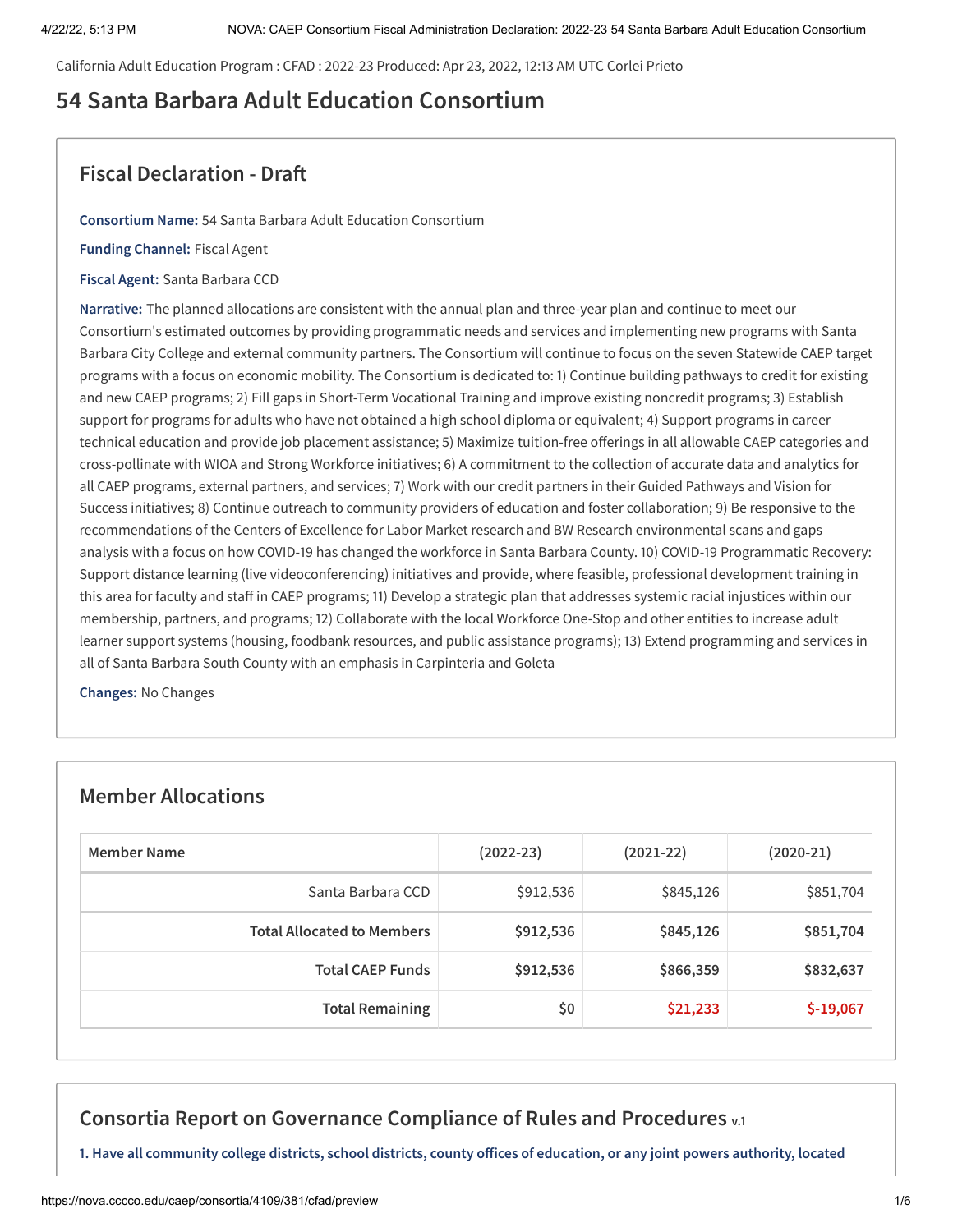#### **within the boundaries of the adult education region been allowed to join the consortium as a member? \***

### Yes

2. Have all members committed to reporting any funds available to that member for the purposes of education and workforce **services for adults and the uses of those funds? \***

Yes

#### **3. How will the available funds be reported and evaluated? \***

All members have committed to reporting funds. The members will submit to the Chair of the Consortium timely reports in accordance with the State Chancellor's Office reporting requirements. The expenditure of funds will be evaluated by the Consortium members to ensure alignment with the goals and outcome measures of the Consortium and the State.

### 4. How will you assure that each member of the consortium is represented only by an official designated by the governing **board of the member? \***

All members are required to submit to their governing body an agenda item to allow the governing body to officially appoint the member as the representative of the body. The members will report to the Chair of the Consortium the Agenda item and the minutes from the board showing approval and official designation of the member as a representative to serve on the Consortium.

### 5. How will you assure that each member of the consortium participates in any decision made by the consortium? \*

All decisions are made at regular (or special) meetings of the Consortium. Consortium members are required to attend regular meetings and any special meetings called. A quorum is established with the majority of members in attendance. In the event a member cannot attend a meeting, that member may temporarily appoint an agent or representative from their organization with delegated authority. Such delegated authority must be in writing and signed by the member prior to the meeting.

#### **6. What will be the relative voting power of each member? \***

1 member = 1 vote

#### **7. How will decisions be approved? \***

by majority vote of 51%

#### **8. How did you arrive at that decision-making model? \***

The members met and discussed governance, planning and decision-making, and unanimously agreed on the decision making model contained herein.

### 9. How will proposed decisions be considered in open, properly noticed public meetings of the consortium at which members **of the public may comment? \***

The Consortium members unanimously agreed to comply with the provisions of the Ralph M. Brown Act.

### 10. Describe how will you provide the public with adequate notice of a proposed decision and consider any comments **submitted by members of the public. \***

The Consortium has a web page devoted to its membership, meetings, reports, and activities. In accordance with the Ralph M. Brown Act, at least 72 hours prior to a regular meeting the Consortium will post the agenda on its web page and outside the meeting entrance containing a brief general description of each item to be discussed or transacted at the meeting, including items to be discussed in closed session. 24 hours' notice will be provided prior to any special meetings. Any member of the public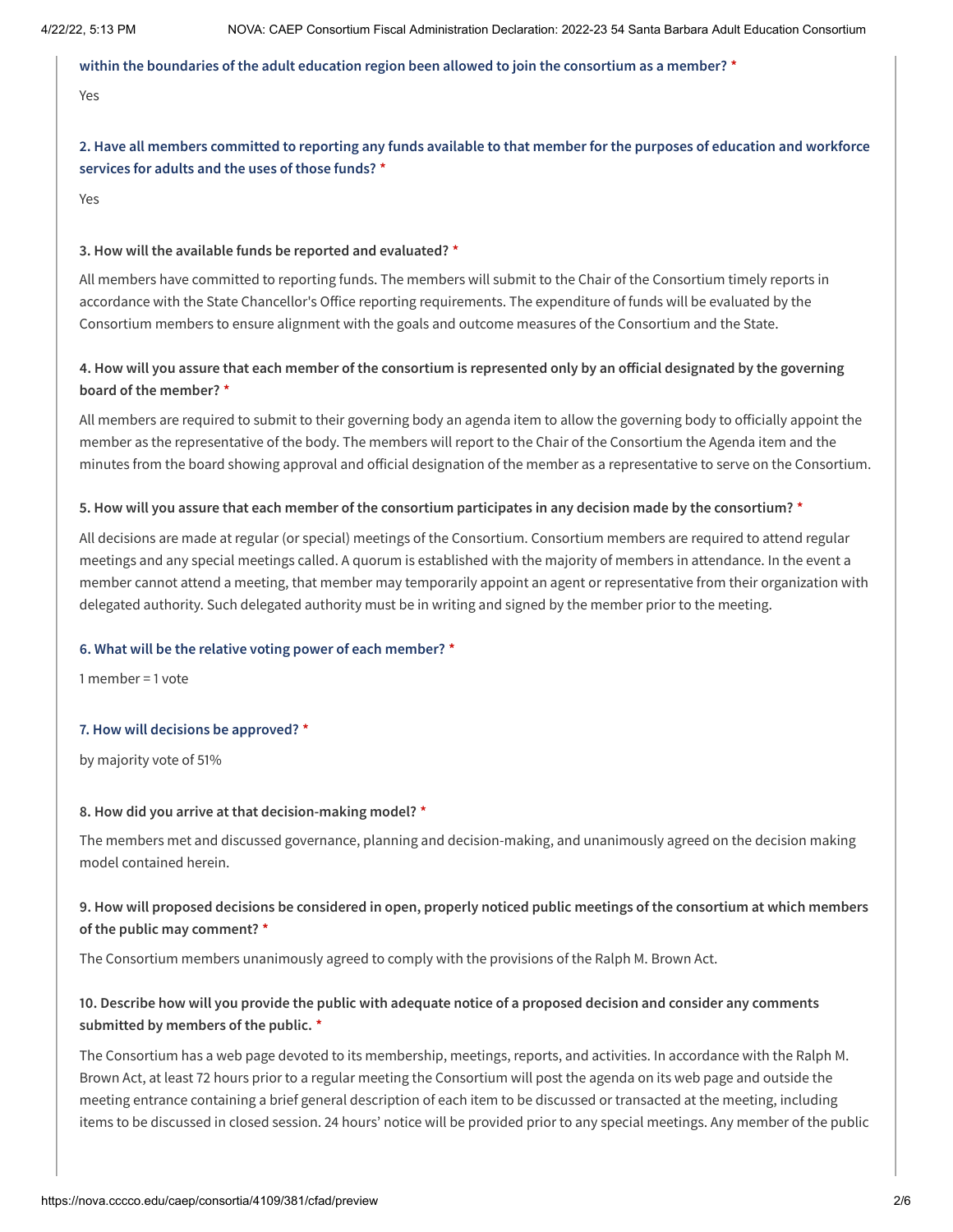may attend meetings and will be allowed to provide comment on any agenda item by submitting a completed speakers slip at the beginning of a meeting. Public comment will be limited to 3 minutes per individual.

### **11. Describe how comments submitted by members of the public will be distributed publicly. \***

Any public comments received in writing in advance of the meeting will be read aloud during the meeting.

### 12. Describe the process by which the consortium will solicit and consider comments and input regarding a proposed decision **from other entities located in the adult education region that provide education and workforce services for adults. \***

The Consortium will solicit and consider comments and input regarding a proposed decision from other entities that provide education and workforce services for adults in the region by announcing its tentative decision in its regularly scheduled meetings and soliciting comment from these entities at the time of the meeting.

The Chair of the Consortium may limit comment time of each entity to 10 minutes or less in the interest of conducting a meeting in a timely manner. Members of the Consortium will consider comments and can make a final decision at the meeting, or defer a decision for further consideration.

### **13. How will you determine approval of a distribution schedule pursuant to Section 84913? \***

Consortium members meet to discuss the distribution schedule and determine through deliberations the distribution schedule and ensure alignment to the program areas as defined in Section 84913.

### 14. Has the consortium A) designated a member to serve as the fund administrator to receive and distribute funds from the program or B) chosen to have a funds flow directly to the member districts based upon the approved distribution schedule? \*

A) designated a member to serve as the fund administrator to receive and distribute funds from the program

### **15. How will members join, leave, or be dismissed from the consortium? \***

Mandatory members (those who shall join in accordance with the legislature) will be allowed to join automatically. Mandatory members may not be dismissed from the Consortium. If a representative of a mandatory member needs to leave, the governing body of that member must officially designate a new representative. Permissive members (those who may join in accordance with the legislature) are allowed to join by a majority vote of the members. If a permissive member decides to leave the Consortium, a letter of resignation, approved by their governing body, must be submitted giving the Consortium 60 days' notice. A permissive member may be dismissed for nonperformance or noncompliance by a majority vote of the members.

### **16. How does the consortium monitor and administer carryover funds? \***

The Consortium requires all programs that receive funding to submit quarterly reports which describe program effectiveness and expenditures. The quarterly reports also include a timeline that each program is required to follow. If programs are unable to expend their funds based on the Consortium approved timeline, funds are recaptured and redistributed via a local Consortium Request for Proposal process. All discussions regarding carryover are discussed at a Public Meeting and a decision is made to redistribute funds via the same Request for Proposal process.

#### **17. What bylaws do you have that governs carryover? \***

None. The Consortium adheres to the guidelines of the local Consortium Request for Proposal process which includes discussions regarding carryover funds.

#### **18. How does your consortium define member effectiveness? \***

Member effectiveness is based on the increase in enrollment and increase of attendance hours resulting in higher FTES in all seven CAEP programs. The increase of State certificates in all seven CAEP programs. The increase of community partners that serve our adult learners in either school or job skills training. Measuring the results of CAEP pilot programs with our community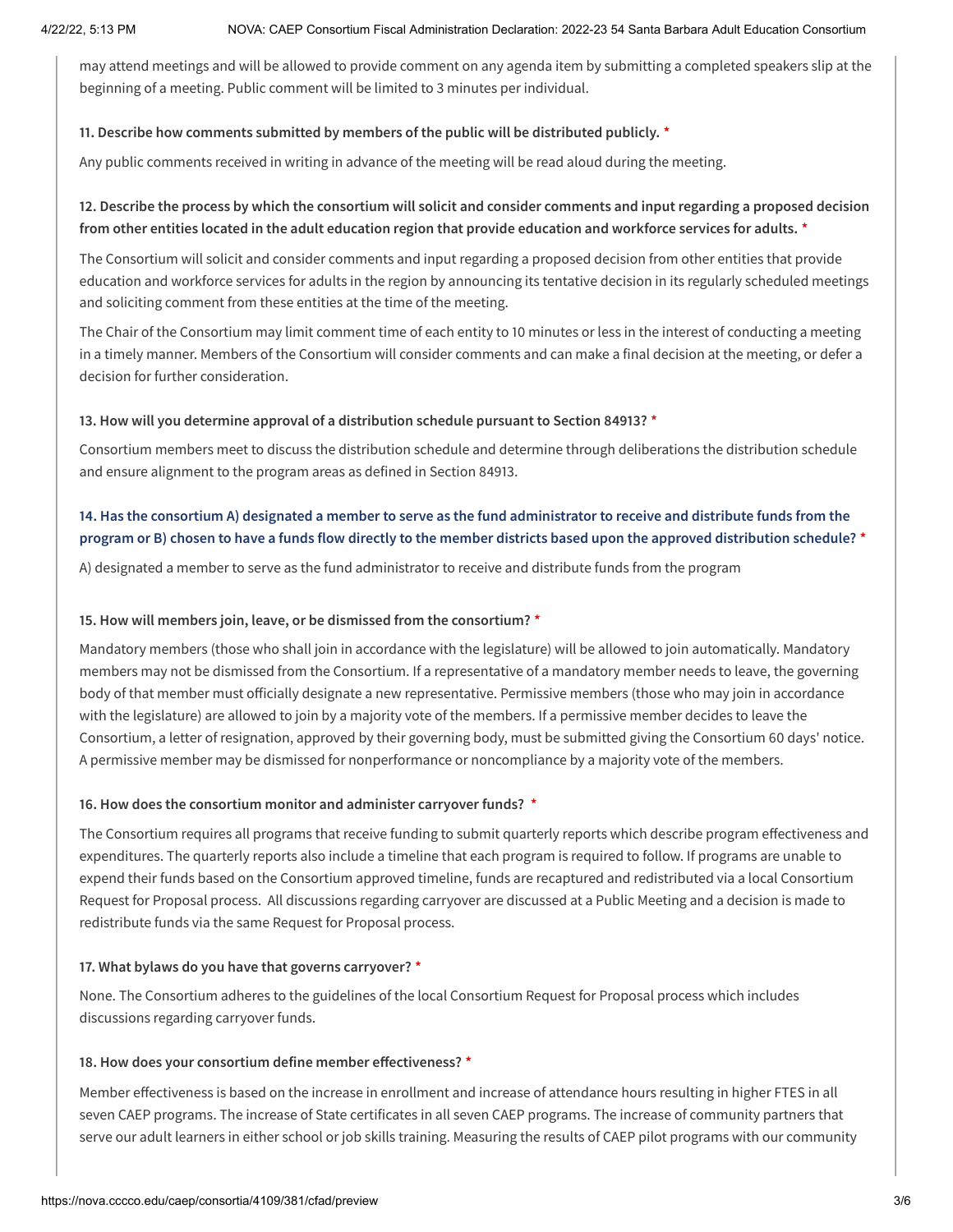partners to understand the value of each program and the number of students served. The development of new noncredit programs in CTE areas such as health, business, and information communication technology sectors.

**19. What bylaws does your consortium have addressing member effectiveness? \***

None.

**20. Does the consortium have a formal document detailing its work beyond the questionnaire? \***

Yes

**20.1 (Yes) Use the space below to provide a link to the formal document. \***

2022 CAEP SBAEC [Governance](https://www.sbcc.edu/extendedlearning/sb_adult_ed_consortium/files/2022%20CAEP%20Santa%20Barbar%20Adult%20Education%20Consortium%20Governance%20Compliance%20220422.pdf) Report

## **Member Agencies**

| Member Agency                                       | Member Type                      | Contact             | Phone                    |
|-----------------------------------------------------|----------------------------------|---------------------|--------------------------|
| Santa Barbara CCD                                   | District                         | Corlei Prieto       | $(805)$ 683-8285         |
| Carpinteria Unified                                 | Unified School District          | Gerardo Cornejo     | $(805) 684 - 4107$       |
| Santa Barbara Co. Office of<br>Education            | County Office of Education (COE) | Noelle Barthel      | (805) 964-4710 ext: 4463 |
| <b>Santa Barbara County</b><br>Workforce Dev. Board | Other                            | Raymond L. McDonald | (805) 681-4431           |

# **Certification & Assurances**

By clicking "Approve" on the approval cards below, you are certifying the CFAD as well as confirming that you and ALL consortium members agree to the Assurances listed below.

### **Assurances**

### **Membership & Decision-Making**

I certify that any community college district, school district, or county office of education, or any joint powers authority consisting of community college districts, school districts, county offices of education, or a combination of these, located within the boundaries of the adult education region shall be permitted to join the consortium as a member (EC 84905 (a)(b). (See Membership Box above).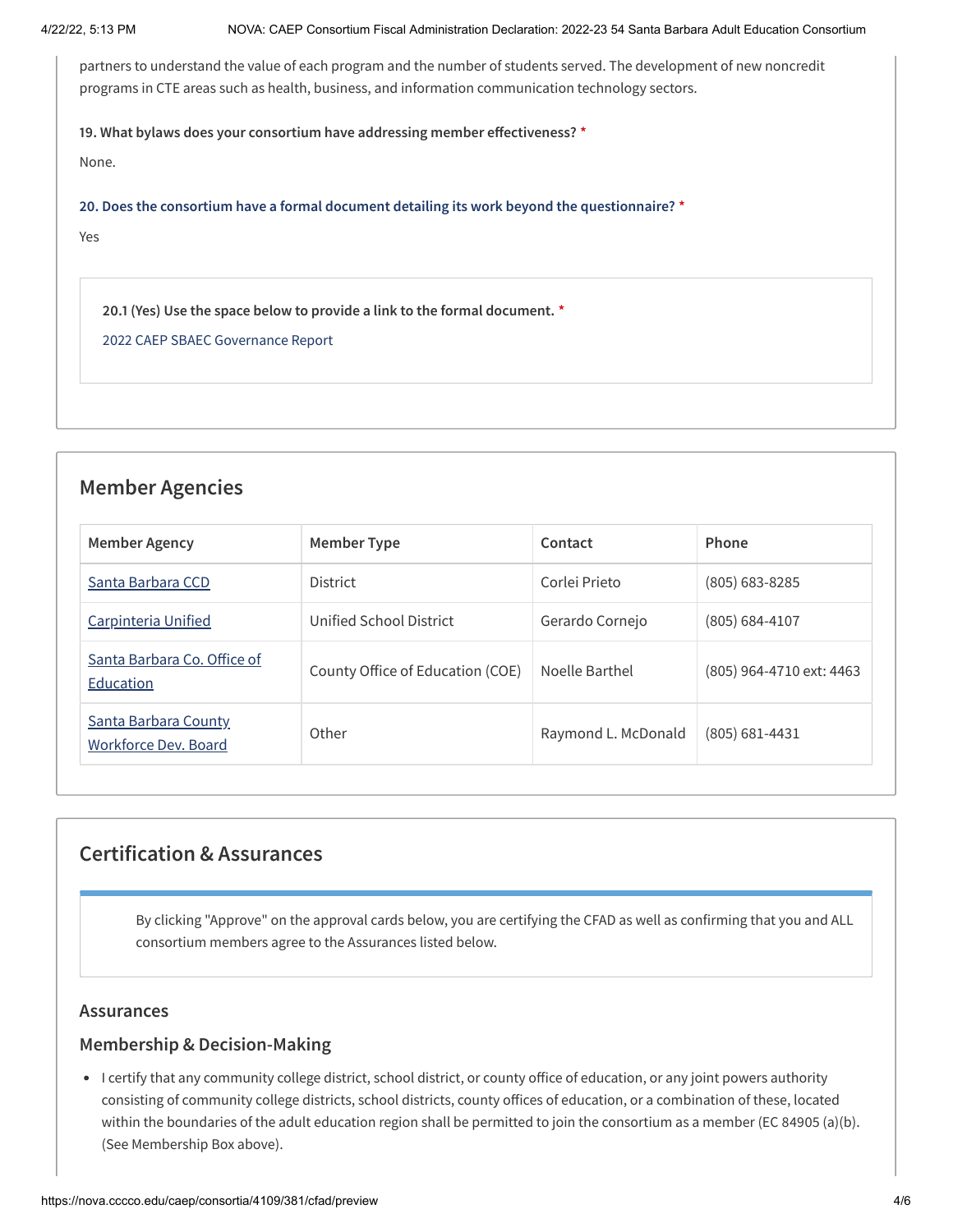- I certify that only members as described above (and in EC 84905) are allowed to join my consortium as members and participate in decision making and approvals whether in a public meeting, or via the NOVA planning, budgeting & expense reporting system.
- I certify that as a condition of joining a consortium, as a member, I shall commit to reporting any funds (as described in EC 84916) available to that member for the purposes of education and workforce services for adults and the uses of those funds through the annual Program Area exercise in NOVA for reporting leveraged funds, and instructional hours.
- I certify that as a member of the consortium my district shall be represented only by an official designated by the governing board of the member (EC 84905 (c)).
- I certify that as a member of the consortium, I shall participate in any decision made by the consortium (EC 84905 (d)(1)(A)).
- I certify that all decision made by the consortium and its members is final (EC 84905 (d)(1)(F)).
- I certify that I will adhere to the consortium rules and procedures and, as agreed upon by the consortium members, to any additional by-laws, charters, etc.

## **Public Meetings**

- I certify that a proposed decision is considered at an open, properly noticed public meeting of the consortium at which members of the public may comment (EC 84905 (d)(1)(B)).
- I certify that the consortium has provided the public with adequate notice of a proposed decision and considered any comments submitted by members of the public, and any comments submitted by members of the public have been distributed publicly (EC 84905 (d)(1)(C)).
- I certify that the consortium has requested comments regarding a proposed decision from other entities located in the adult education region that provide education and workforce services for adults (EC 84905 (d)(1)(D)(i)).
- I certify that the consortium has requested comments regarding a proposed decision from other entities located in the adult education region that provide education and workforce services for adults (EC 84905 (d)(1)(D)(i)).
- I certify that the consortium has considered input provided by pupils, teachers employed by local educational agencies, community college faculty, principals, administrators, classified staff, and the local bargaining units of the school districts and community college districts before it makes a decision (EC 84905 (d)(1)(E)).
- I certify that in addition to the meeting requirements listed in EC 84905, and as agreed upon by the consortium members, that I will follow the public meeting requirements listed in the Ralph M. Brown Act as the Brown Act applies to the governing body of any "local body created by state or federal statute." (Ed. Code, section 54952.)

## **Reporting Requirements**

- I certify that I will participate in completing and updating any consortium long range and/or short range planning efforts and/or budget work plans (EC 84906, 84914(a)).
- I certify that all CAEP expenses have been expended in the CAEP seven program areas, and services provided are consistent with the 3-year plan, the annual plan, and my district's work plan & budget as submitted in NOVA (EC 84913 (1-7), 84906, 8914(a)).
- I certify that my expenditures of CAEP funds match the objectives/activities included in the annual plan and the member work plan (EC 84906, 84914(a)).
- I certify that my expenditures of CAEP funds adhere to the allowable uses of funds as identified in the CAEP Fiscal Management Guide.
- I certify that I will report student level enrollment data and outcomes as prescribed by the State CAEP Office (EC 84920).
- I certify that I will share financial expenditure and progress reports with the members of my regional consortium.
- I certify that I understand that as a member if I do not meet any of these items I have certified, I will be deemed an ineffective member which may result in a loss or reduction of CAEP funding (EC 84914(b)).
- I certify that all CAEP expenses have been expended only for the education of persons 18 years of age or older (EC 84901(a)).

No approver contacts.